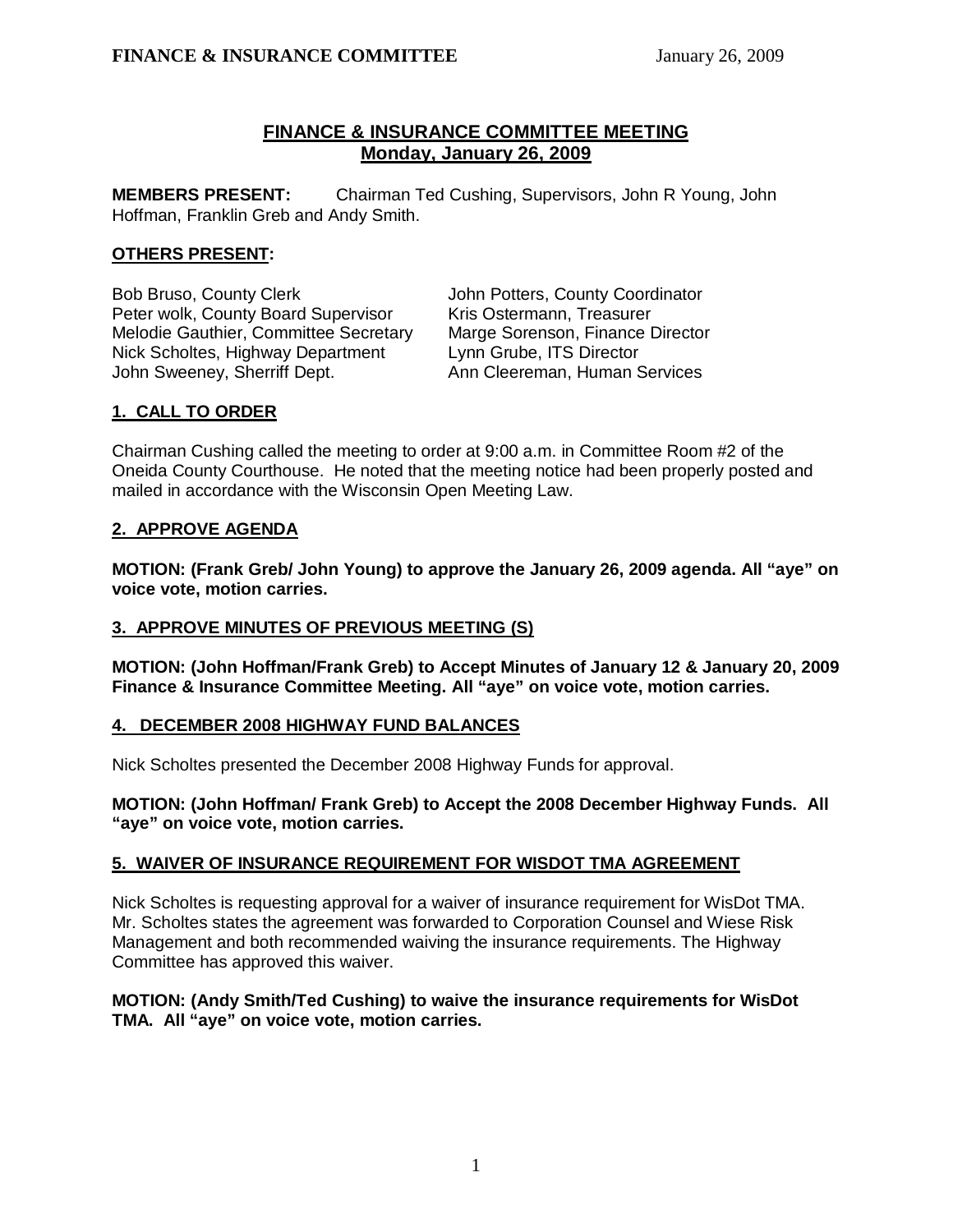# **6. NORTHWEST COMMUNITY POLICING GRANT 2009 FUNDS RECEIVED**

John Sweeney explained the Northwest Community Policing Grant in which Oneida County will receive \$43,738 for 2009, a decrease from the \$50,000 received in 2008. This State grant provides a variety of law enforcement service to Native American communities and counties adjacent to counties with reservations or federal trust lands. The grant is limited to the statutory maximum of \$50,000. Mr. Sweeney states the resolution for this position states that they should have \$50,000 in revenue and he is bring this to the committee to inform them that the 2009 grant is \$6,262.00 short of the \$50,000.

**MOTION: (Ted Cushing/John Hoffman) to accept the 2009 Northwest Community Policing Grant of \$43,728.00 recognizing that the 2009 grant is \$6,262.00 short of the applied amount (\$50,000.00). All "aye" on voice vote, motion carries.** 

# **7. UPDATE – ASSOCIATED BANK, HEALTH & WELFARE TRUST FUND**

John Potters received an e-mail from a representative of Associated Bank on the Health and Welfare Trust Fund Account stating that he could not be present at this meeting and could possibly attend a meeting in February, or attend a meeting by telephone conference.

 Andy Smith is requesting that LRES Committee issue a recommendation on what to do with this trust fund.

 **MOTION: (John Hoffman/Andy Smith) to pass this decision on to the LRES Committee**  requesting a recommendation and return it to the February 9<sup>th</sup> Finance and Insurance **Agenda for discussion. All "aye" on voice vote, motion carries.** 

# **8. VOUCHERS, REPORTS AND PURCHASE ORDERS**

# **County Clerk**

Robert Bruso presented bills and vouchers for approval.

## **MOTION: (John Young/Frank Greb) to accept the Clerk's bills and vouchers as presented. All "aye" on voice vote, motion carries.**

#### **Treasurer**

Kris Ostermann presented bills and vouchers for approval.

## **MOTION: (Andy Smith John Young) to accept the Treasurer's bills and vouchers as presented. All "aye" on voice vote, motion carries.**

Kris Ostermann presented the December 2008 Monthly report for approval.

## **MOTION: (John Young/John Hoffman) to Accept the Treasurer's December 2008 Monthly Report as presented. All "aye" on voice vote, motion carries.**

# **Information Technology Services**

Lynn Grube presented bills and vouchers for approval.